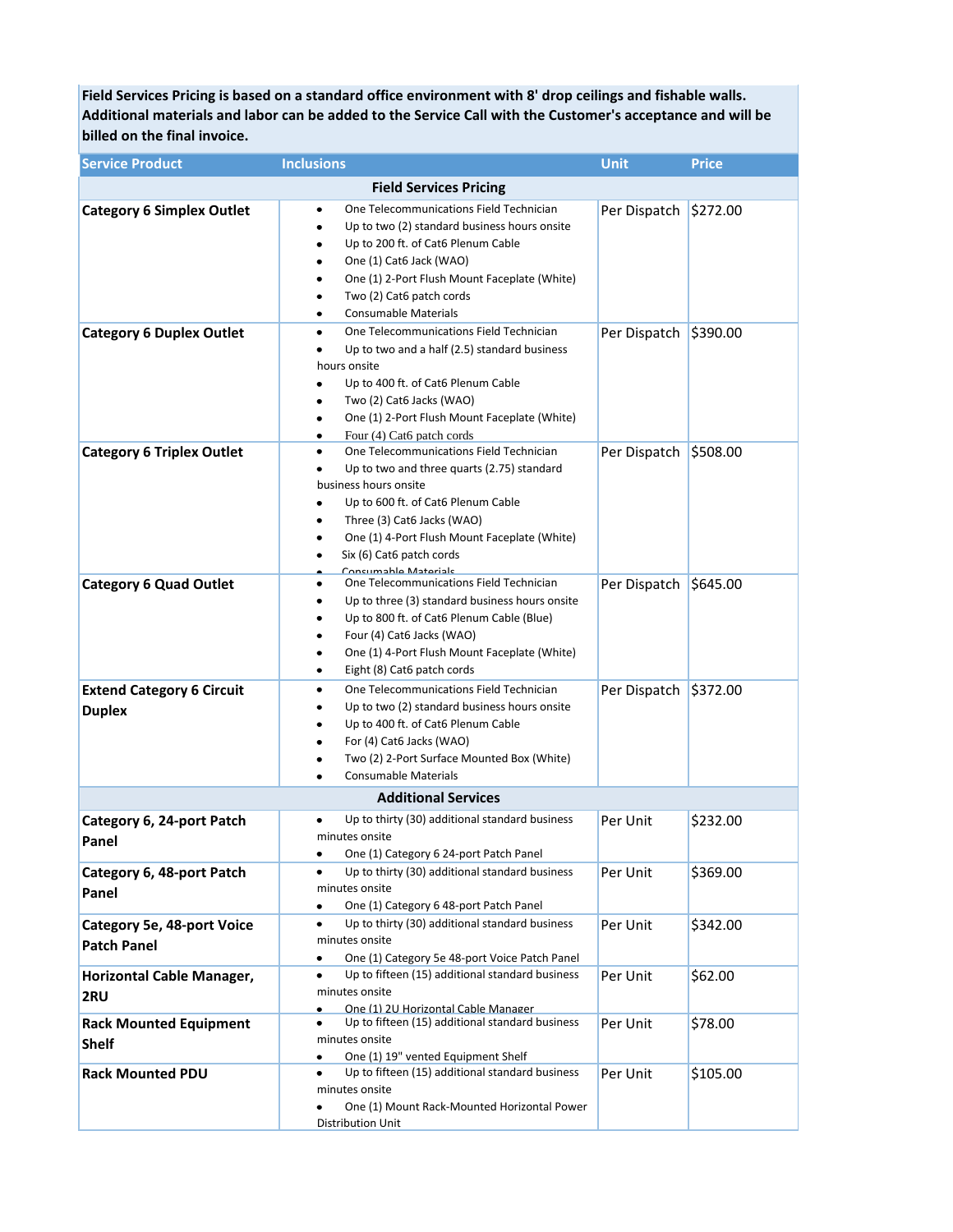| APC Smart 1500 - UPS                                                                                           | Up to one (1) additional standard business hours                                                                      | Per Unit     | \$1115.00 |  |  |
|----------------------------------------------------------------------------------------------------------------|-----------------------------------------------------------------------------------------------------------------------|--------------|-----------|--|--|
|                                                                                                                | onsite                                                                                                                |              |           |  |  |
|                                                                                                                | One (1) Mount Rack-Mounted Smart 1500 UPS<br>٠                                                                        |              |           |  |  |
| 110 Style 300 Pair Field                                                                                       | Up to thirty (30) additional standard business<br>minutes onsite                                                      | Per Unit     | \$89.00   |  |  |
| <b>Termination Block</b>                                                                                       | One (1) 110 - 300 pair block with mounting frame<br>٠                                                                 |              |           |  |  |
| 66 Block 25 Pair Field                                                                                         | Up to fifteen (15) additional standard business<br>٠                                                                  | Per Unit     | \$34.00   |  |  |
| <b>Termination Block</b>                                                                                       | minutes onsite                                                                                                        |              |           |  |  |
|                                                                                                                | One (1) 66 block with mounting frame<br>٠                                                                             |              |           |  |  |
| 7' Network Rack                                                                                                | One Telecommunications Field Technician<br>$\bullet$                                                                  | Per Unit     | \$1475.00 |  |  |
|                                                                                                                | Up to seven (7) standard business hours onsite<br>٠<br>7' Network 2-post Rack with two (2) vertical wire<br>$\bullet$ |              |           |  |  |
|                                                                                                                | managers                                                                                                              |              |           |  |  |
|                                                                                                                | 12" Rack to Wall Cale Runway                                                                                          |              |           |  |  |
|                                                                                                                | Top plate and wall angle bracket<br>٠                                                                                 |              |           |  |  |
|                                                                                                                | Grounding and Consumable Materials<br>$\bullet$                                                                       |              |           |  |  |
| 19" 12U Wall Mounted Swing                                                                                     | One Telecommunications Field Technician<br>٠<br>Up to two and a half (2.5) standard business                          | Per Unit     | \$494.00  |  |  |
| Rack                                                                                                           | hours onsite                                                                                                          |              |           |  |  |
|                                                                                                                | 19" 12U Wall Mounted Swing Rack<br>٠                                                                                  |              |           |  |  |
|                                                                                                                | Grounding to existing ground bus bar<br>٠                                                                             |              |           |  |  |
| 12" Ground Bus Bar                                                                                             | Up to one (1) additional standard business hours<br>$\bullet$                                                         | Per Unit     | \$190.00  |  |  |
|                                                                                                                | onsite<br>One (1) 12" Ground Bus Bar<br>٠                                                                             |              |           |  |  |
| 4'X4' Fire Rated Backboard                                                                                     | Up to two (2) additional standard business hours                                                                      | Per Unit     | \$335.00  |  |  |
|                                                                                                                | onsite                                                                                                                |              |           |  |  |
|                                                                                                                | One (1) 4'X4' Fire Rated Backboard<br>٠                                                                               |              |           |  |  |
| 2" Firewall Sheeve                                                                                             | Up to one (1) additional standard business hours<br>٠<br>onsite                                                       | Per Unit     | \$118.00  |  |  |
|                                                                                                                | One (1) 2" Firewall Sleeve<br>٠                                                                                       |              |           |  |  |
| <b>4" Firewall Sheeve</b>                                                                                      | Up to one (1) additional standard business hours                                                                      | Per Unit     | \$174.00  |  |  |
|                                                                                                                | onsite                                                                                                                |              |           |  |  |
| <b>Single Drop Surface Mounted</b>                                                                             | One (1) 4" Firewall Sleeve<br>$\bullet$<br>Up to three quarters (.75) additional standard<br>٠                        | Per Unit     | \$80.00   |  |  |
| Raceway                                                                                                        | business hours onsite                                                                                                 |              |           |  |  |
|                                                                                                                | One (1) LD5 Panduit Stright Section, ceiling                                                                          |              |           |  |  |
|                                                                                                                | adapter and single gang outlet box                                                                                    |              |           |  |  |
| <b>Core Drill Thru Cement Floor</b>                                                                            | Attached to the wall with screws<br>٠<br>Up to two (2) additional standard business hours                             | Per Unit     | \$200.00  |  |  |
| or Block Wall                                                                                                  | onsite                                                                                                                |              |           |  |  |
|                                                                                                                | One Telecommunications Field Technician for                                                                           |              |           |  |  |
| <b>Service Call - Copper</b><br><b>Technician</b>                                                              | two (2) hours onsite                                                                                                  | Per Dispatch | \$124.00  |  |  |
|                                                                                                                |                                                                                                                       |              |           |  |  |
| <b>Service Call - Additional Hours</b>                                                                         | additional hours for Troubleshooting while onsite Per Unit                                                            |              | \$62.00   |  |  |
| for Copper Technician                                                                                          |                                                                                                                       |              |           |  |  |
| <b>Service Call - Fiber Technician</b>                                                                         | One Telecommunications Field Technician for                                                                           | Per Dispatch | \$137.00  |  |  |
|                                                                                                                | two (2) hours onsite                                                                                                  |              |           |  |  |
| <b>Service Call - Additional Hours</b>                                                                         | additional hours for Troubleshooting while onsite Per Unit<br>٠                                                       |              | \$68.50   |  |  |
| for Fiber Technician                                                                                           |                                                                                                                       |              |           |  |  |
|                                                                                                                |                                                                                                                       |              |           |  |  |
| <b>Additional Services We Can Provide</b>                                                                      |                                                                                                                       |              |           |  |  |
| Inside multi-station voice/data cabling installations - need survey to quote pricing                           |                                                                                                                       |              |           |  |  |
| Inside and outside multi-pair singlemode and multimode fiber cable installation - need survey to quote pricing |                                                                                                                       |              |           |  |  |
| Inside and outside multi-pair cooper cable installation - need survey to quote pricing                         |                                                                                                                       |              |           |  |  |
| EMT/Rigid/PVC conduit installation or underground boring - need survey to quote pricing                        |                                                                                                                       |              |           |  |  |

**Paging speakers and paging systems instllation - need survey to quote pricing**